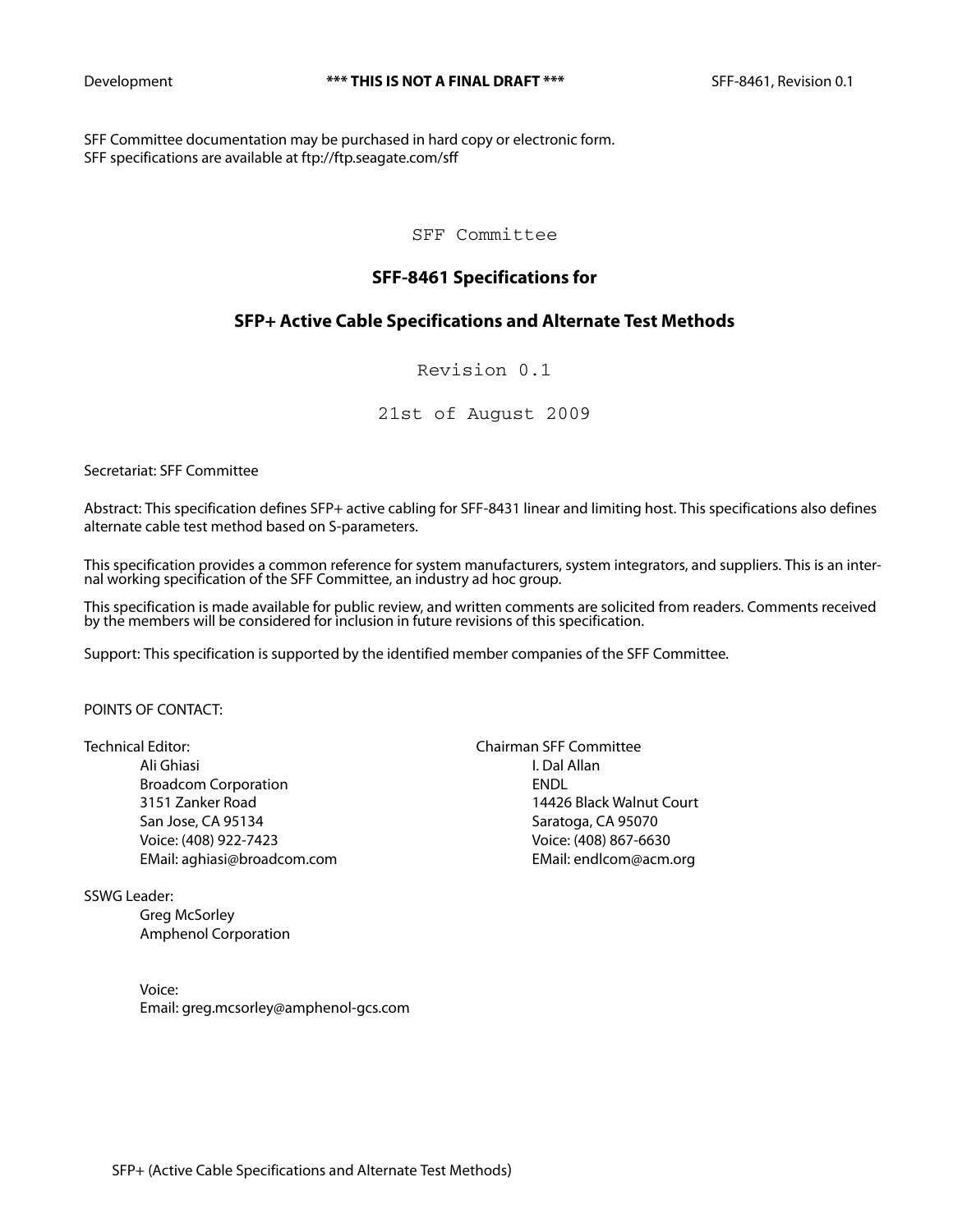| <b>EXPRESSION OF SUPPORT BY MANUFACTURERS</b>                                                                                                                                                                                  | 1                                                         |
|--------------------------------------------------------------------------------------------------------------------------------------------------------------------------------------------------------------------------------|-----------------------------------------------------------|
|                                                                                                                                                                                                                                | 2                                                         |
| The following member companies of the SFF Committee voted in favor of this industry specification:                                                                                                                             | 3                                                         |
| tbd                                                                                                                                                                                                                            | $\sqrt{\phantom{a}}$                                      |
|                                                                                                                                                                                                                                | 5                                                         |
| The following member companies of the SFF Committee voted against this industry specification:                                                                                                                                 | 6                                                         |
| tbd                                                                                                                                                                                                                            | 7                                                         |
|                                                                                                                                                                                                                                | 8                                                         |
| The following member companies of the SFF Committee voted to abstain on this industry specification:                                                                                                                           | $\mathcal{G}% _{M_{1},M_{2}}^{\alpha,\beta}(\mathcal{G})$ |
| tbd                                                                                                                                                                                                                            | 10                                                        |
|                                                                                                                                                                                                                                | 11                                                        |
| The user's attention is called to the possibility that implementation to this Specification may require use of an invention cov- $13$                                                                                          | 12                                                        |
| ered by patent rights. By distribution of this specification, no position is taken with respect to the validity of a claim or claims of any patent rights in connection therewith. Members of the SFF Committee which advise t |                                                           |
|                                                                                                                                                                                                                                | 14                                                        |
| to provide a statement of willingness to grant a license under these rights on reasonable and non-discriminatory terms and<br>conditions to applicants desiring to obtain such a license.                                      | 15                                                        |
|                                                                                                                                                                                                                                | 16<br>17                                                  |
|                                                                                                                                                                                                                                | 18                                                        |
|                                                                                                                                                                                                                                | 19                                                        |
|                                                                                                                                                                                                                                | 20                                                        |
|                                                                                                                                                                                                                                | 21                                                        |
|                                                                                                                                                                                                                                | 22                                                        |
|                                                                                                                                                                                                                                | 23                                                        |
|                                                                                                                                                                                                                                | 24                                                        |
|                                                                                                                                                                                                                                | 25                                                        |
|                                                                                                                                                                                                                                | 26                                                        |
|                                                                                                                                                                                                                                | 27                                                        |
|                                                                                                                                                                                                                                | 28                                                        |
|                                                                                                                                                                                                                                | 29                                                        |
|                                                                                                                                                                                                                                | 30                                                        |
|                                                                                                                                                                                                                                | 31                                                        |
|                                                                                                                                                                                                                                | 32                                                        |
|                                                                                                                                                                                                                                | 33                                                        |
|                                                                                                                                                                                                                                | 34                                                        |
|                                                                                                                                                                                                                                | 35<br>36                                                  |
|                                                                                                                                                                                                                                | 37                                                        |
|                                                                                                                                                                                                                                | 38                                                        |
|                                                                                                                                                                                                                                | 39                                                        |
|                                                                                                                                                                                                                                | $40\,$                                                    |
|                                                                                                                                                                                                                                | 41                                                        |
|                                                                                                                                                                                                                                | 42                                                        |
|                                                                                                                                                                                                                                |                                                           |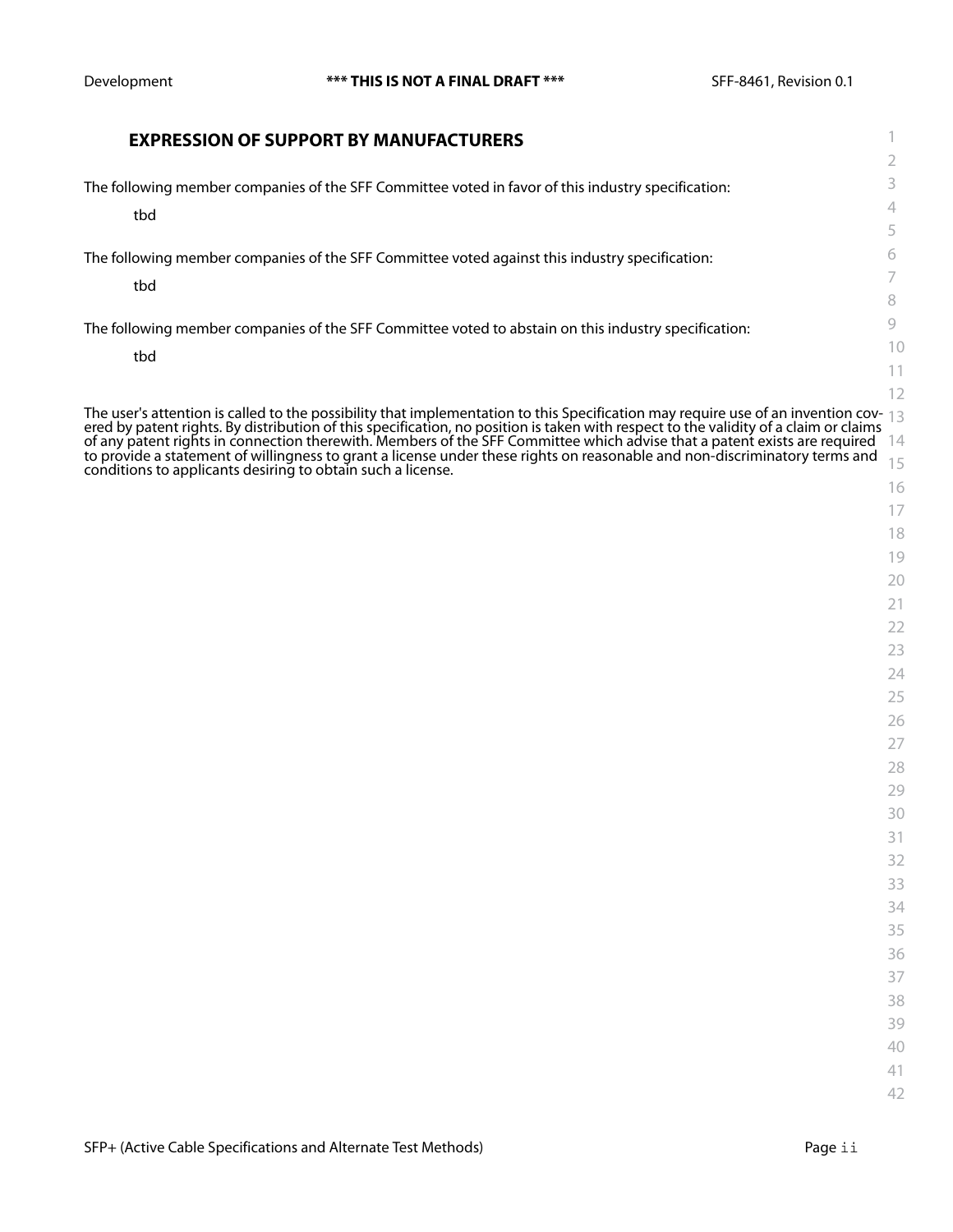#### 1 2 3 4 5 6 7 8  $\circ$ 10 11 address any issues of general interest and concern to the storage industry. The SFF Committee became a forum for resolving  $\,$  12  $\,$ 13 Those companies which have agreed to support a specification are identified in the first pages of each SFF Specification.<br>Industry consensus is not an essential requirement to publish an SFF Specification because it is rec 15 16 17 18 19  $20$ 21 22 23 24 25 26 27 28 29  $30$ Suggestions for improvement of this specification will be welcome. They should be sent to the SFF Committee, 14426 Black 31 32 33 34 35 36 37 38 39 40 41 42 **Foreword** The development work on this specification was done by the SFF Committee, an industry group. The membership of the committee since its formation in August 1990 has included a mix of companies which are leaders across the industry. When 2 1/2" diameter disk drives were introduced, there was no commonality on external dimensions e.g. physical size, mounting locations, connector type, connector location, between vendors. The first use of these disk drives was in specific applications such as laptop portable computers and system integrators worked individually with vendors to develop the packaging. The result was wide diversity, and incompatibility. The problems faced by integrators, device suppliers, and component suppliers led to the formation of the SFF Committee as an industry ad hoc group to address the marketing and engineering considerations of the emerging new technology. During the development of the form factor definitions, other activities were suggested because participants in the SFF Com-<br>mittee faced more problems than the physical form factors of disk drives. In November 1992, the ch industry issues that are either not addressed by the standards process or need an immediate solution. Industry consensus is not an essential requirement to publish an SFF Specification because it is recognized that in an emerg-<br>ing product area, there is room for more than one approach. By making the documentation on compe SFF Committee meetings are held during T10 weeks (see www.t10.org), and Specific Subject Working Groups are held at the convenience of the participants. Material presented at SFF Committee meetings becomes public domain, and there are no restrictions on the open mailing of material presented at committee meetings. Most of the specifications developed by the SFF Committee have either been incorporated into standards or adopted as standards by EIA (Electronic Industries Association), ANSI (American National Standards Institute) and IEC (International Elec- trotechnical Commission). The SFF Committee activities support the requirements of the storage industry, and it is involved with several standards. If you are interested in participating or wish to follow the activities of the SFF Committee, the signup for membership and/or documentation can be found at: www.sffcommittee.com/ie/join.html The complete list of SFF Specifications which have been completed or are currently being worked on by the SFF Committee can be found at: ftp://ftp.seagate.com/sff/SFF-8000.TXT If you wish to know more about the SFF Committee, the principles which guide the activities can be found at: ftp://ftp.seagate.com/sff/SFF-8032.TXT Walnut Ct, Saratoga, CA 95070.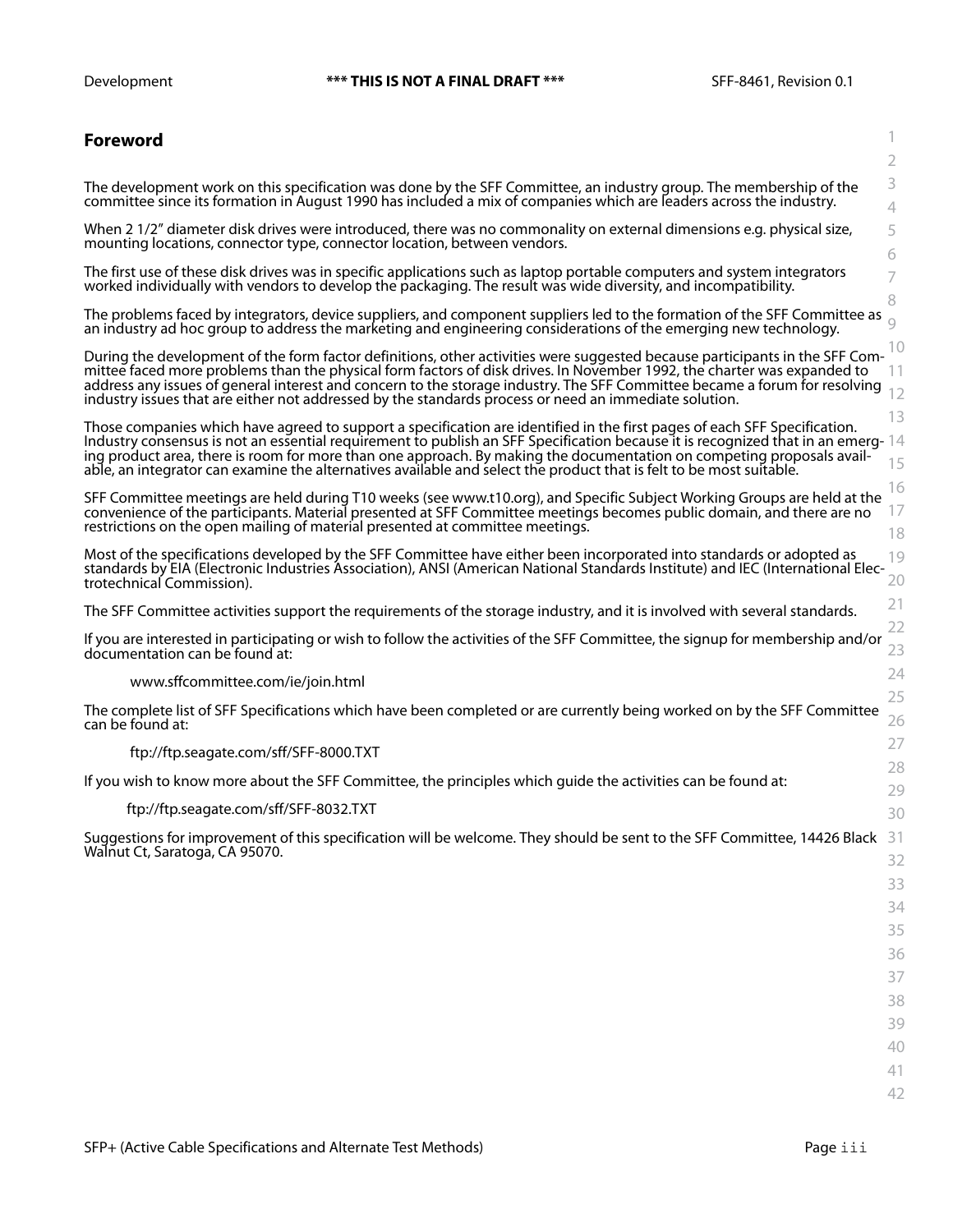13 14

#### **Industry Documents**

2 3 4 5 6 7 8 9 10 11 12 The following interface standards are relevant to SFP+ Specifications. SFF-8431 - Specifications for Enhanced Small Form Factor Pluggable Module SFP+ SFF-8432 - Improved Pluggable Formfactor (ftp://ftp.seagate.com/sff/) SFF-8083 - Improved 0.8mm Card Edge Connector (ftp://ftp.seagate.com/sff/) SFF-8089 - SFP Rate and Application codes (ftp://ftp.seagate.com/sff/) SFF-8079 - SFP Rate and Application Selection (ftp://ftp.seagate.com/sff/) SFF-8472 - Diagnostic Monitoring Interface for Optical Transceivers (ftp://ftp.seagate.com/sff/) INF-8074i - SFP (Small Form Factor) Transceiver (ftp://ftp.seagate.com/sff/) INF-8077i - 10 Gigabit Small Form Factor Pluggable Module (XFP MSA) (ftp://ftp.seagate.com/sff/) FC-PI-4 - Fibre Channel - Physical Interface-4 10GFC - Fibre Channel - 10 Gigabit FC-MJSQ - Methodologies for Jitter and Signal Quality Specifications FC INCITS Project 1316-DT Rev 14.1, June 5, 2005 IEEE 802.3 - IEEE Standard 802.3, Relevant 10 Gigabit Ethernet clauses are 49, 10GBASE-R LAN PHY; 50, 10GBASE-W WAN PHY; 52, 10 Gigabit Ethernet serial PMDs; and 68, 10GBASE-LRM) OIF CEI - Optical Internetworking Forum - Implementation Agreement # OIF-CEI-02.0 Common Electrical I/O (CEI) (http://www.oiforum.com/public/impagreements.html)

### **Acronyms and other abbreviations**

| 64B/66B      | Data encoded with 64B/66B encoder as defined by the IEEE Std. 802.3 CL 49.                                                                                                                                                                                                                                                                                         |
|--------------|--------------------------------------------------------------------------------------------------------------------------------------------------------------------------------------------------------------------------------------------------------------------------------------------------------------------------------------------------------------------|
| <b>BER</b>   | bit error ratio                                                                                                                                                                                                                                                                                                                                                    |
| <b>CDR</b>   | clock and data recovery                                                                                                                                                                                                                                                                                                                                            |
| CRU          | clock recovery unit                                                                                                                                                                                                                                                                                                                                                |
| dB           | decibel. 10*log10(ratio of power quantities). Powers can be electrical or optical. Conventional usage. See also dBe and<br>dBo.                                                                                                                                                                                                                                    |
| dBe          | Specific case of dB where signals are electrical. 10*log10(ratio of electrical power quantities). 20*log10(ratio of voltage<br>quantities) can be used if reference impedances are equal.                                                                                                                                                                          |
| dBm          | decibel (relative to 1 mW)                                                                                                                                                                                                                                                                                                                                         |
| dBo          | decibel optical (1 time dBo= 2 time dBe). Specific case of dB where the signals are in optical power. 10*log10(ratio of<br>optical power quantities). Also, in certain cases with electrical signals relating to linear optical modules, where it is<br>expected that electrical voltage is in proportion to optical power, 10*log10(ratio of voltage quantities). |
| <b>DCD</b>   | Duty cycle distortion                                                                                                                                                                                                                                                                                                                                              |
| <b>DDPWS</b> | Data Dependent Pulse Width Shrinkage                                                                                                                                                                                                                                                                                                                               |
| <b>DDJ</b>   | Data Dependent Jitter                                                                                                                                                                                                                                                                                                                                              |
| dRN          | Difference of Relative noise see Appendix D                                                                                                                                                                                                                                                                                                                        |
| <b>DUT</b>   | device under test                                                                                                                                                                                                                                                                                                                                                  |
| dWDP         | Difference of the waveform distortion penalty of an optical receiver                                                                                                                                                                                                                                                                                               |
| dWDPc        | Difference of the waveform distortion penalty of an electrical cable assembly                                                                                                                                                                                                                                                                                      |
| <b>EMC</b>   | electromagnetic compatibility                                                                                                                                                                                                                                                                                                                                      |
| EMI          | electromagnetic Interference                                                                                                                                                                                                                                                                                                                                       |
| FC           | <b>Fibre Channel</b>                                                                                                                                                                                                                                                                                                                                               |
| h            | hexadecimal notation                                                                                                                                                                                                                                                                                                                                               |
| <b>HCB</b>   | <b>Host Compliance Board</b>                                                                                                                                                                                                                                                                                                                                       |
| <b>IEEE</b>  | Institute of Electrical and Electronics Engineers                                                                                                                                                                                                                                                                                                                  |
| <b>ITU-T</b> | <b>ITU Telecommunication Standardization Sector</b>                                                                                                                                                                                                                                                                                                                |
| Gbit         | gigabit = $10^9$ bits                                                                                                                                                                                                                                                                                                                                              |
| GBd          | Gigabaud                                                                                                                                                                                                                                                                                                                                                           |
| J2           | 99% Jitter                                                                                                                                                                                                                                                                                                                                                         |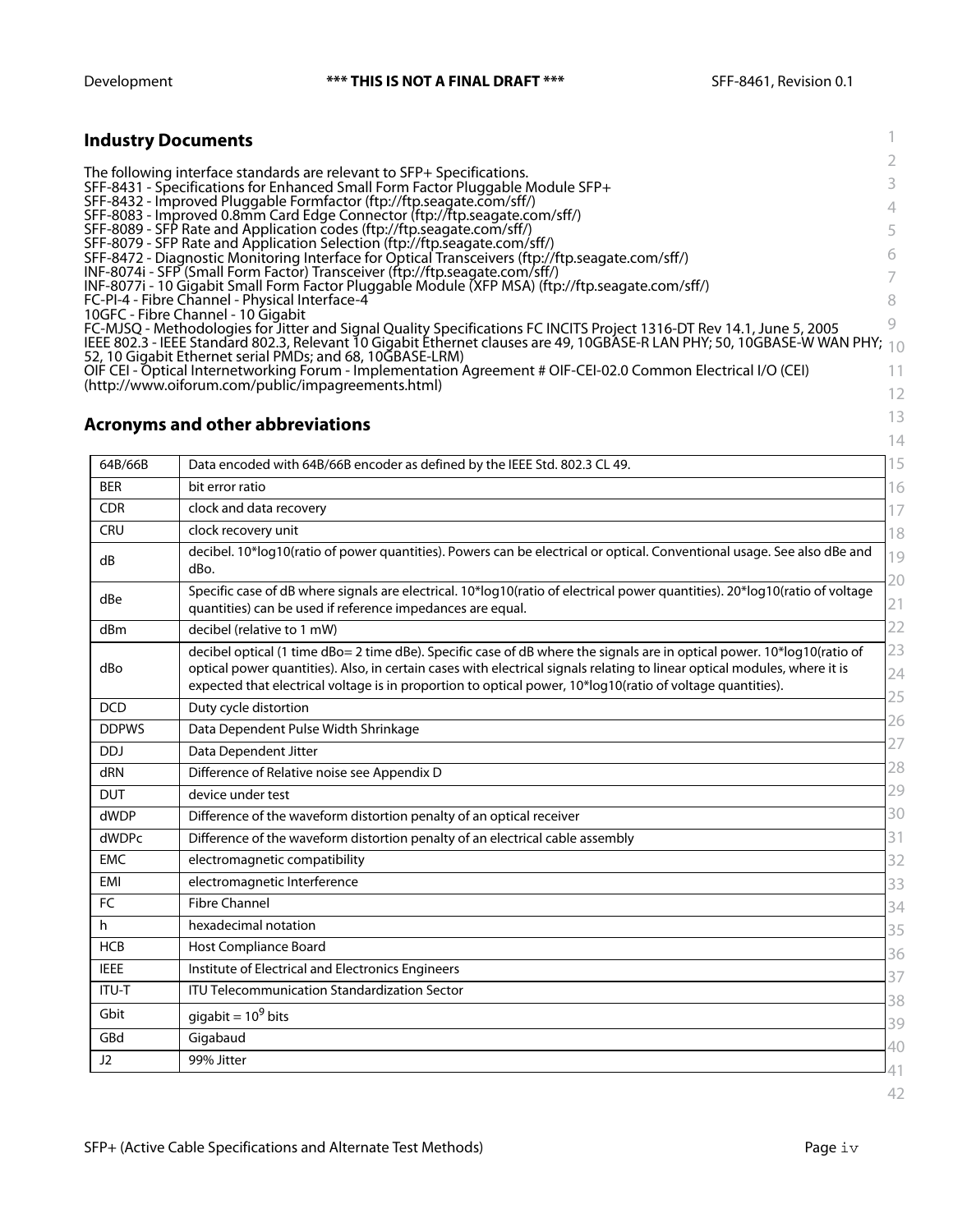| <b>LRM</b>     | IEEE 802.3 CL68 Physical Layer Specifications for 10Gb/s using 10GBASE-R encoding and long wavelength optics for<br>multimode fiber |  |
|----------------|-------------------------------------------------------------------------------------------------------------------------------------|--|
| <b>MCB</b>     | Module Compliance Board                                                                                                             |  |
| <b>OMA</b>     | optical modulation amplitude                                                                                                        |  |
| <b>PCB</b>     | printed circuit board                                                                                                               |  |
| PRBS9          | Pseudo-Random Bit Sequence 2 <sup>9</sup> -1, see SFF-8431 D1.1.1                                                                   |  |
| PRBS31         | Pseudo-Random Bit Sequence 2 <sup>31</sup> -1, see SFF-8431 D1.1.1                                                                  |  |
| Qsq            | Qsq a measure of SNR, see SFF-8431 D1.1.1 and IEEE 802.3.68.6.7                                                                     |  |
| R <sub>l</sub> | random interference                                                                                                                 |  |
| <b>RMS</b>     | root mean square                                                                                                                    |  |
| <b>RN</b>      | relative noise                                                                                                                      |  |
| <b>Rx</b>      | receiver                                                                                                                            |  |
| Rx_LOS         | Loss of signal same as defined in FC PI-4 and the inverse of signal detect (SD) in 802.3                                            |  |
| <b>RSS</b>     | "Root Sum of Squares"                                                                                                               |  |
| <b>SD</b>      | <b>Signal Detect</b>                                                                                                                |  |
| SerDes         | Serializer/Deserializer                                                                                                             |  |
| <b>SFI</b>     | SFP+ high speed serial electrical interface                                                                                         |  |
| <b>SNR</b>     | signal-to-noise ratio                                                                                                               |  |
| VccT           | Module positive power supply rail for the transmitter                                                                               |  |
| <b>VccR</b>    | Module positive power supply rail for the receiver                                                                                  |  |
| <b>VMA</b>     | voltage modulation amplitude                                                                                                        |  |
| Tx             | transmitter                                                                                                                         |  |
| <b>TWDP</b>    | Transmitter Waveform Distortion Penalty for an optical transmitter                                                                  |  |
| <b>TWDPc</b>   | Transmitter Waveform Distortion Penalty of a host transmitter supporting an electrical cable assembly                               |  |
| UI             | unit interval $= 1$ symbol period                                                                                                   |  |
| UJ             | Uncorrelated Jitter                                                                                                                 |  |
| <b>WDP</b>     | Waveform distortion penalty                                                                                                         |  |
| <b>WDPc</b>    | Waveform distortion penalty for an electrical cable assembly                                                                        |  |

### **SFF Specifications**

30 There are several projects active within the SFF Committee. The complete list of specifications which have been completed or<br>are still being worked on are listed in the specification at ftp://ftp.seagate.com/sff/SFF-8000.T are still being worked on are listed in the specification at ftp://ftp.seagate.com/sff/SFF-8000.TXT

#### **Document Sources**

Those who join the SFF Committee as an Observer or Member receive electronic copies of the minutes and SFF specifications  $\frac{35}{1}$ 36 (http://www.sffcommittee.com/ie/join.html).

37 38 Copies of ANSI standards may be purchased from the InterNational Committee for Information Technology Standards (http://tinyurl.com/c4psg).

Copies of SFF, T10 (SCSI), T11 (Fibre Channel) and T13 (ATA) standards and standards still in development are available on the 39<br>UPF writes of CD Access (http://tim.url.com/CEft) HPE version of CD\_Access (http://tinyurl.com/85fts).

40 41

28 29

32 33 34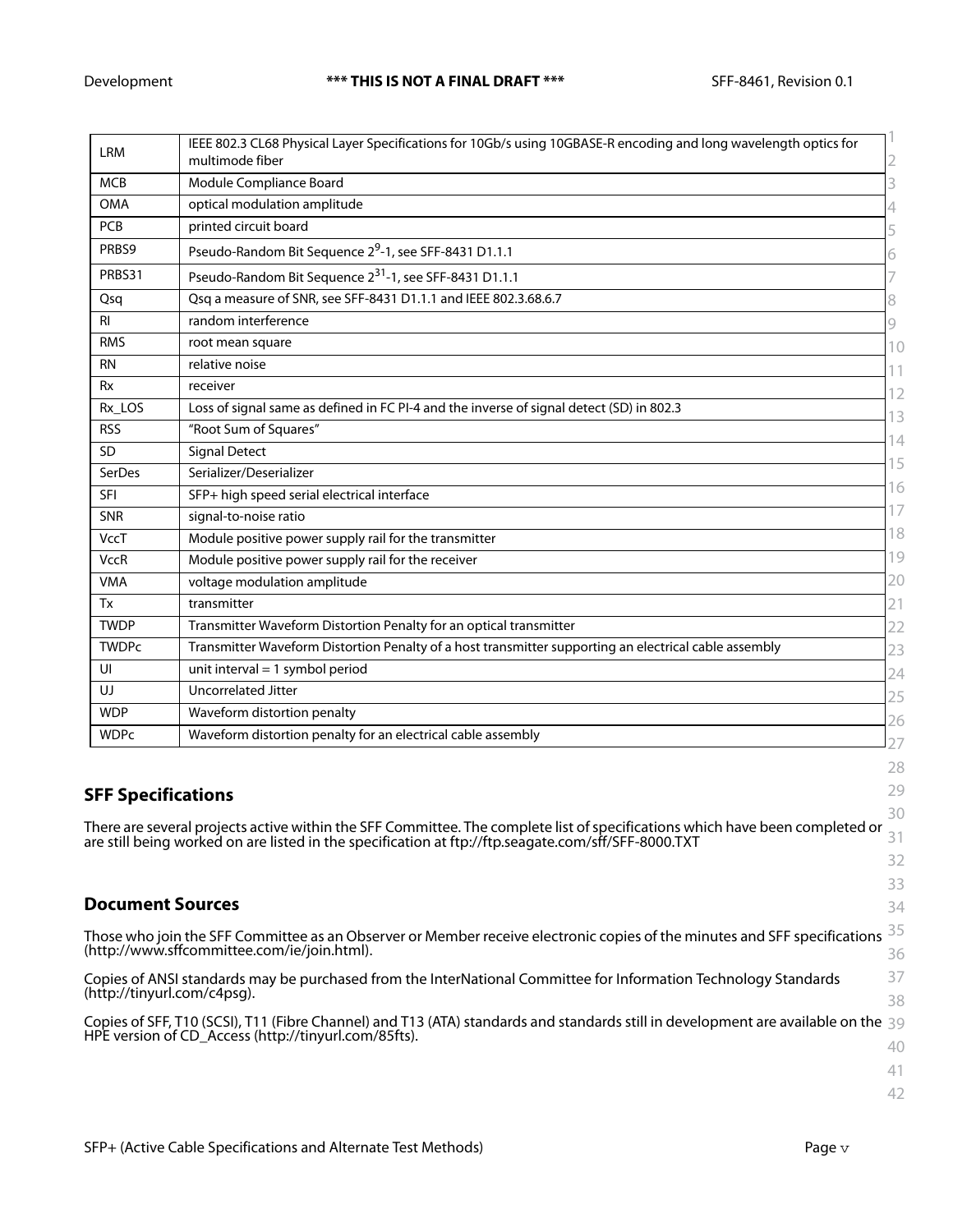## **Conventions**

The American convention of numbering is used i.e., the thousands and higher multiples are separated by a comma and a period is used as the decimal point. This is equivalent to the ISO/IEC convention of a space and comma.

| American:       | ISO: |
|-----------------|------|
| 0.6             |      |
| 1,000           |      |
| 1 2 2 2 4 4 2 0 |      |

| ISO:        |
|-------------|
| 0.6         |
| 1 000       |
| 1 323 462.9 |
|             |

## **SFF-8461 Publication History**

| $\operatorname{Description}$ | ${\rm Date}$  |
|------------------------------|---------------|
| Review draft                 | Aug. 21, 2009 |
|                              |               |
|                              |               |
|                              |               |
|                              |               |
|                              |               |
|                              |               |
|                              |               |
|                              |               |
|                              |               |
|                              |               |
|                              |               |
|                              |               |
|                              |               |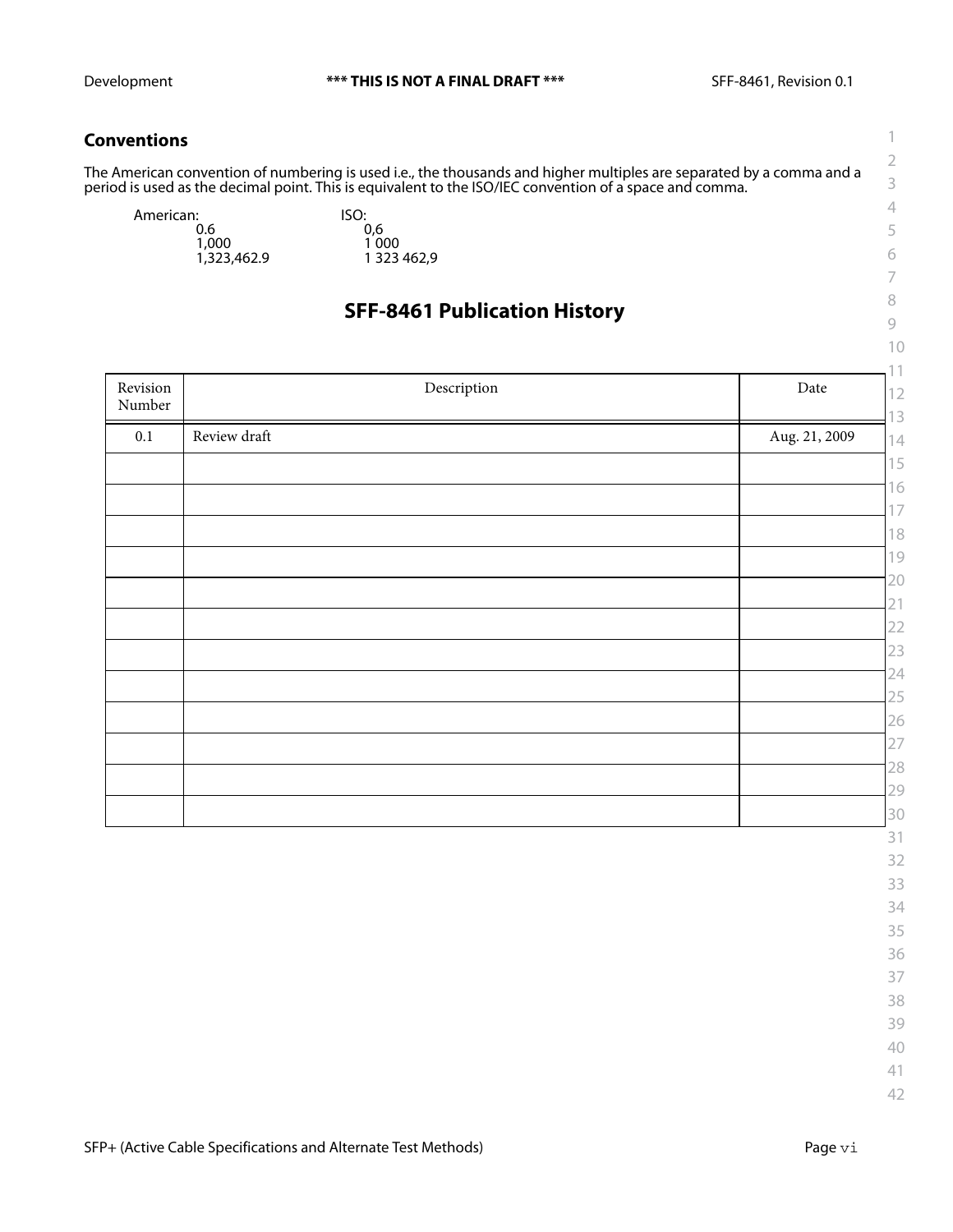|                   |       | <b>Contents</b>                                                                  |
|-------------------|-------|----------------------------------------------------------------------------------|
| <b>Chapter 1</b>  |       | 2<br>3                                                                           |
| 1.1               |       | $\overline{4}$                                                                   |
| 1.2               |       | 5                                                                                |
| 1.3               |       | 6<br>$\overline{7}$                                                              |
| <b>Chapter 2</b>  |       | 8                                                                                |
| 2.1               |       | 9                                                                                |
| 2.2               |       | 10                                                                               |
| 2.3               |       | 11                                                                               |
| 2.4               |       | 12<br>13                                                                         |
| 2.5               |       | 14                                                                               |
| 2.6               |       | 15                                                                               |
| Table 2           |       | 16                                                                               |
|                   |       | 17                                                                               |
| <b>Chapter 3</b>  |       | 18                                                                               |
| 3.1               |       | 19                                                                               |
|                   | 3.1.1 | 20                                                                               |
|                   | 3.1.2 | 21                                                                               |
|                   | 3.1.3 | 22                                                                               |
|                   |       | 23                                                                               |
| <b>Appendix A</b> |       | Matlab Code for S-Parameters Method (and manuminum manuminum manuminum 11)<br>24 |
|                   |       | 25                                                                               |
|                   |       | 26                                                                               |
|                   |       | 27                                                                               |
|                   |       | 28                                                                               |
|                   |       | 29                                                                               |
|                   |       | 30                                                                               |
|                   |       | 31                                                                               |
|                   |       | 32                                                                               |
|                   |       | 33                                                                               |
|                   |       | 34                                                                               |
|                   |       | 35                                                                               |
|                   |       | 36                                                                               |
|                   |       | 37                                                                               |
|                   |       | 38                                                                               |
|                   |       | 39                                                                               |
|                   |       | 40                                                                               |

- $41$
- 42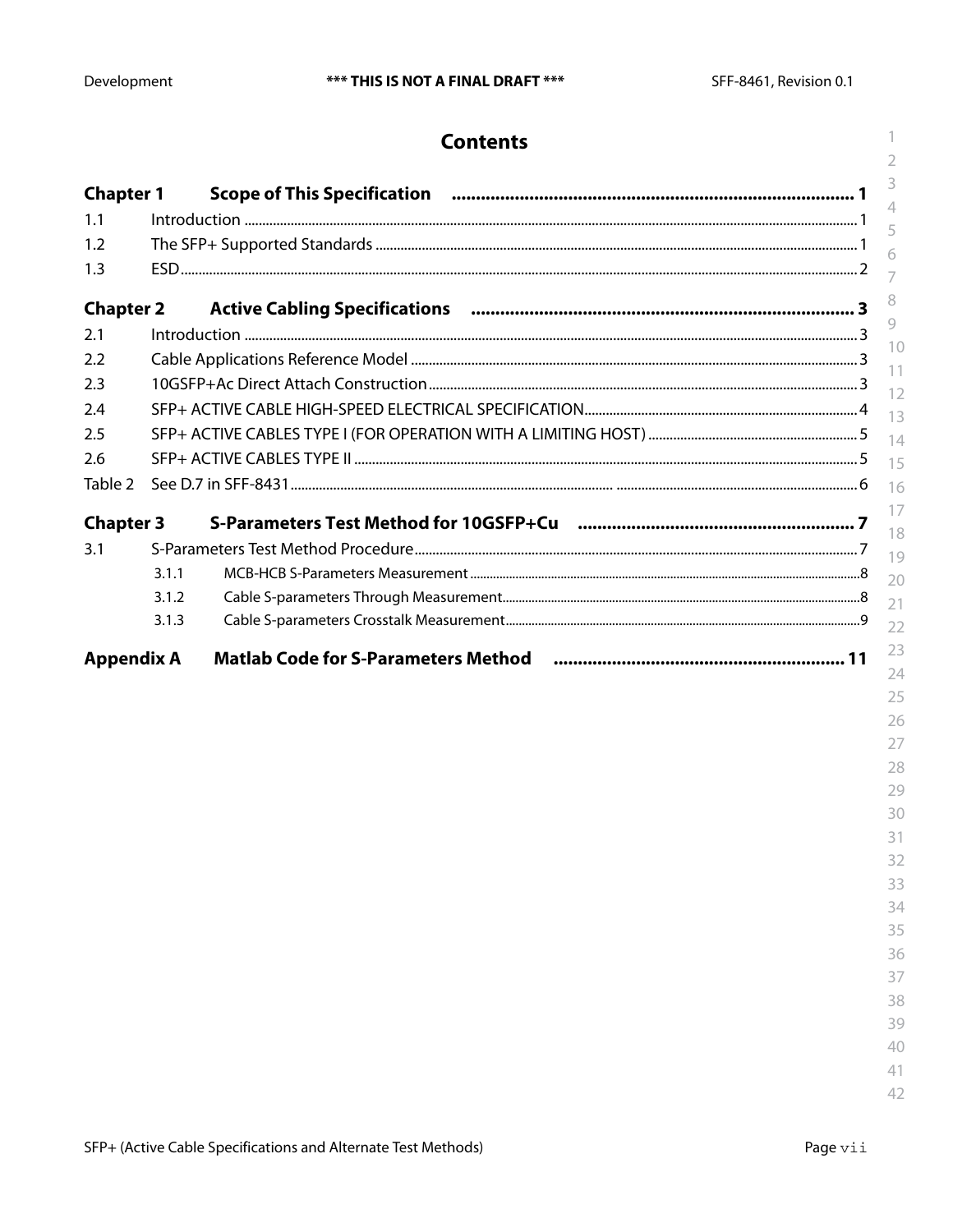|         | <b>List of Tables</b> |                                                           |
|---------|-----------------------|-----------------------------------------------------------|
|         |                       | $\overline{2}$<br>$\mathsf S$                             |
| Table 1 |                       | $\ensuremath{\mathnormal{\mathcal{A}}}\xspace$            |
| Table 2 |                       | 5                                                         |
|         |                       | $\sqrt{6}$                                                |
|         |                       | $\overline{ }$                                            |
|         |                       | 8                                                         |
|         |                       | $\mathcal{G}% _{M_{1},M_{2}}^{\alpha,\beta}(\mathcal{G})$ |
|         |                       | 10                                                        |
|         |                       | $\begin{smallmatrix} 1 & 1 \end{smallmatrix}$             |
|         |                       | 12                                                        |
|         |                       | 13                                                        |
|         |                       | 14                                                        |
|         |                       | 15                                                        |
|         |                       | 16                                                        |
|         |                       | 17                                                        |
|         |                       | 18                                                        |
|         |                       | 19                                                        |
|         |                       | 20<br>21                                                  |
|         |                       | 22                                                        |
|         |                       | 23                                                        |
|         |                       | 24                                                        |
|         |                       | 25                                                        |
|         |                       | 26                                                        |
|         |                       | 27                                                        |
|         |                       | 28                                                        |
|         |                       | 29                                                        |
|         |                       | 30                                                        |
|         |                       | 31                                                        |
|         |                       | 32                                                        |
|         |                       | 33                                                        |
|         |                       | 34                                                        |
|         |                       | 35                                                        |
|         |                       | 36                                                        |
|         |                       | 37                                                        |
|         |                       | 38                                                        |
|         |                       | 39                                                        |
|         |                       | $40^{\circ}$                                              |
|         |                       | 41<br>42                                                  |
|         |                       |                                                           |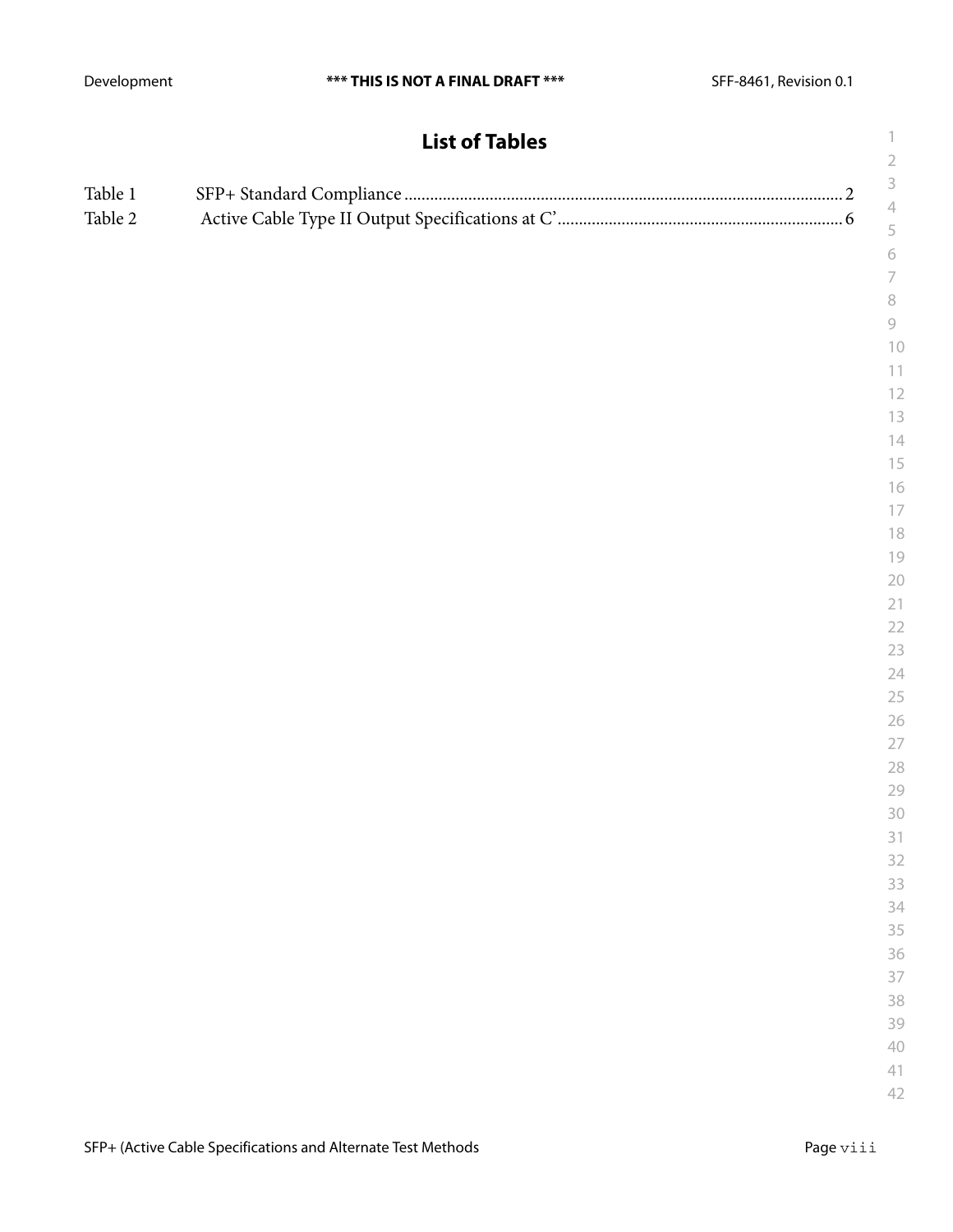# **List of Figures**

| Figure 1 |  |
|----------|--|
| Figure 2 |  |
| Figure 3 |  |
| Figure 4 |  |
| Figure 5 |  |
|          |  |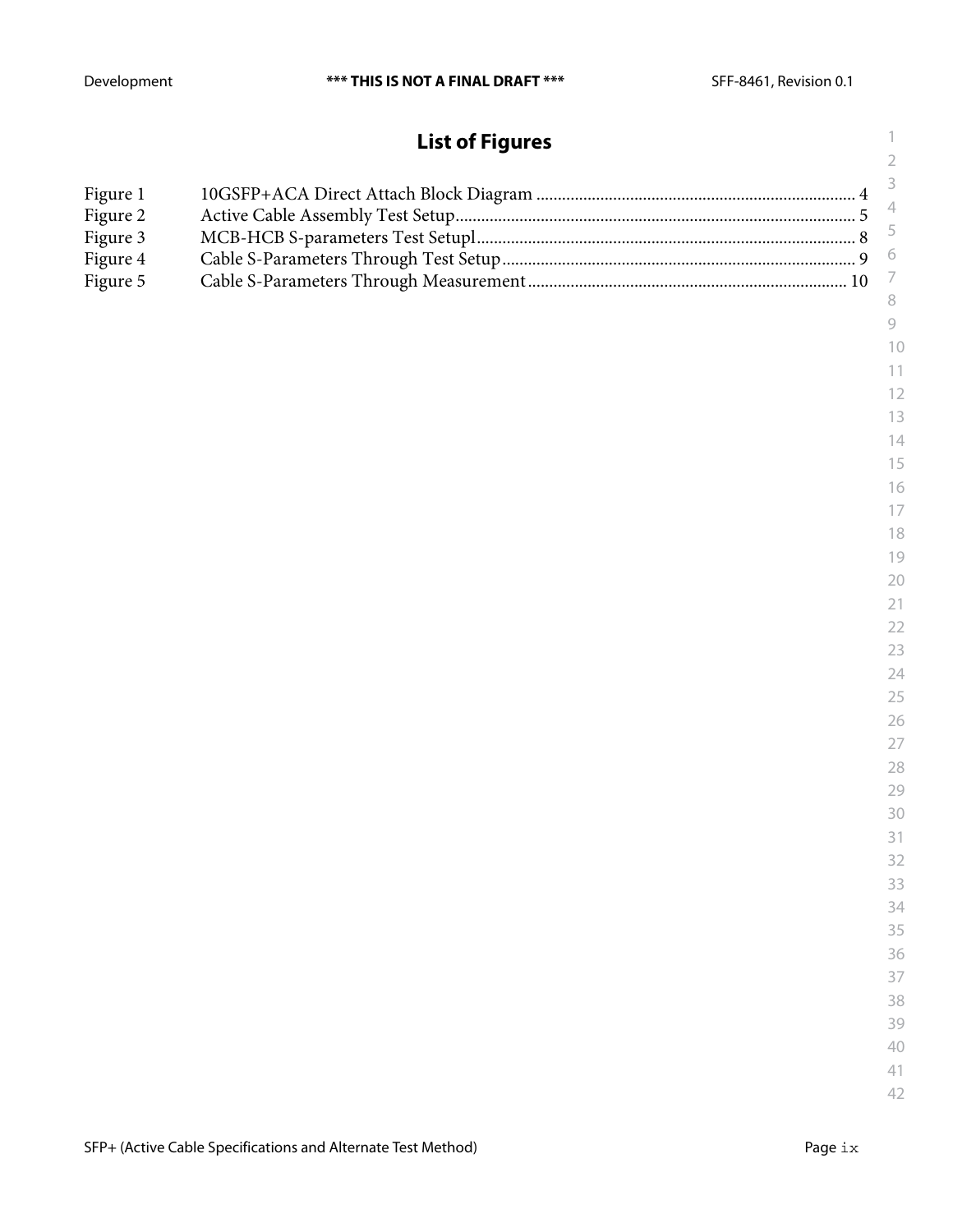## <span id="page-9-0"></span>CHAPTER 1 SCOPE OF THIS SPECIFICATION

<span id="page-9-2"></span><span id="page-9-1"></span>

|                                         |                                                                                                                                                                      | 3                                                                                                                                                                                     |
|-----------------------------------------|----------------------------------------------------------------------------------------------------------------------------------------------------------------------|---------------------------------------------------------------------------------------------------------------------------------------------------------------------------------------|
|                                         |                                                                                                                                                                      | 4                                                                                                                                                                                     |
|                                         |                                                                                                                                                                      | 5                                                                                                                                                                                     |
| <b>1.1 INTRODUCTION</b>                 |                                                                                                                                                                      | 6                                                                                                                                                                                     |
|                                         | This specification defines cabling solutions compatible with SFP+ linear or lim-<br>iting host for 10.3125 GBd operation based on "SFI". For detailed SFI specifica- |                                                                                                                                                                                       |
|                                         | tions and test methodology, see SFF-8431.                                                                                                                            | 9                                                                                                                                                                                     |
|                                         | This specifications also defines an alternative passive cable test method based                                                                                      | 10                                                                                                                                                                                    |
|                                         | on cable S-parameters. The S-parameters method provides parameters for                                                                                               |                                                                                                                                                                                       |
|                                         | cable VMA loss, VCR, dWDP, and Vcm.                                                                                                                                  |                                                                                                                                                                                       |
|                                         | SFP+ active and passive cable assemblies are hot pluggable and are powered                                                                                           |                                                                                                                                                                                       |
|                                         | by individual power connections for the transmitter (VccT) and the receiver                                                                                          |                                                                                                                                                                                       |
|                                         | (VccR). Multiple modules can share a single 3.3 V power supply with individual                                                                                       |                                                                                                                                                                                       |
|                                         | filtering for each VccT and VccR. Detailed power supply specifications are given                                                                                     |                                                                                                                                                                                       |
|                                         | in SFF-8431 Chapter 2.                                                                                                                                               |                                                                                                                                                                                       |
|                                         | The SFP+ cable assemblies compatible with SFI (SFF-8431) could be active-ac-                                                                                         | 19                                                                                                                                                                                    |
|                                         | tive, active-passive, passive-active, or passive-passive implementations and                                                                                         | 20                                                                                                                                                                                    |
|                                         | may support one or more of the applications listed in Table 1.                                                                                                       | $\overline{7}$<br>8<br>11<br>12<br>13<br>14<br>15<br>16<br>17<br>18<br>21<br>22<br>23<br>24<br>25<br>26<br>27<br>28<br>29<br>30<br>31<br>32<br>33<br>34<br>35<br>36<br>37<br>38<br>39 |
|                                         | SFP+ cable assemblies are either compatible with host supporting linear mod-                                                                                         |                                                                                                                                                                                       |
|                                         | ules or a host supporting limiting module as defined in SFF-8431 Chapter 3.5.                                                                                        |                                                                                                                                                                                       |
|                                         |                                                                                                                                                                      |                                                                                                                                                                                       |
| <b>1.2 THE SFP+ SUPPORTED STANDARDS</b> |                                                                                                                                                                      |                                                                                                                                                                                       |
|                                         | SFF-8461 cable assembly may comply with any combination of the standards                                                                                             |                                                                                                                                                                                       |
|                                         | shown in Table 1, and may be suitable for other or future standards. This spec-<br>ification does not preclude operation at other signalling rates that are not      |                                                                                                                                                                                       |
|                                         | listed in this table, such as 2.125 GBd for 2GFC, or 4.25 GBd for 4GFC.                                                                                              |                                                                                                                                                                                       |
|                                         |                                                                                                                                                                      |                                                                                                                                                                                       |
|                                         |                                                                                                                                                                      |                                                                                                                                                                                       |
|                                         |                                                                                                                                                                      |                                                                                                                                                                                       |
|                                         |                                                                                                                                                                      |                                                                                                                                                                                       |
|                                         |                                                                                                                                                                      |                                                                                                                                                                                       |
|                                         |                                                                                                                                                                      |                                                                                                                                                                                       |
|                                         |                                                                                                                                                                      |                                                                                                                                                                                       |
|                                         |                                                                                                                                                                      |                                                                                                                                                                                       |
|                                         |                                                                                                                                                                      |                                                                                                                                                                                       |
|                                         |                                                                                                                                                                      |                                                                                                                                                                                       |
|                                         |                                                                                                                                                                      | 40                                                                                                                                                                                    |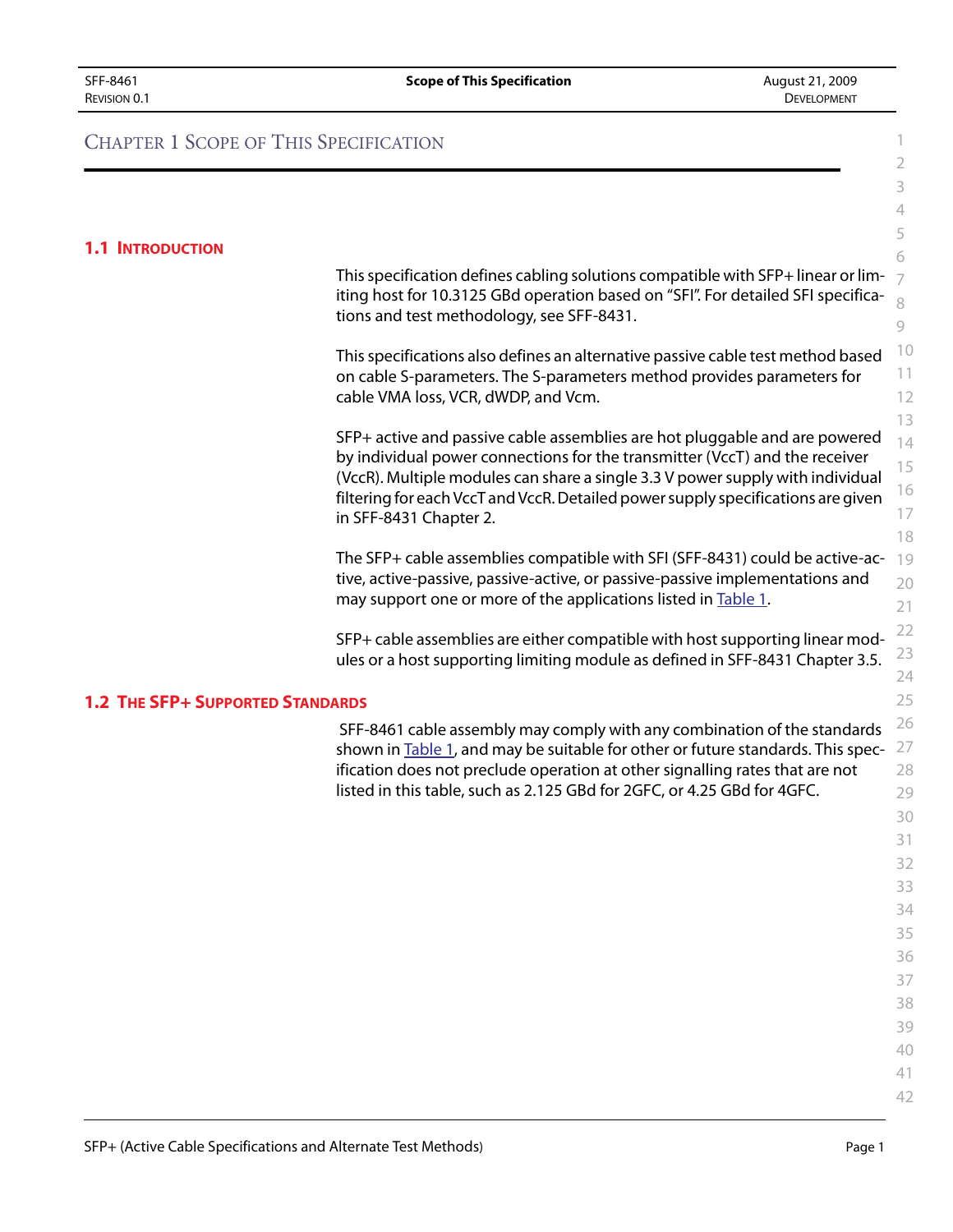<span id="page-10-1"></span>

| Table 1 SFP+ Standard Compilance<br>3                                         |                                    |                                                        |                                                                                                                      |                                                      |                                         |            |                                              |          |  |  |
|-------------------------------------------------------------------------------|------------------------------------|--------------------------------------------------------|----------------------------------------------------------------------------------------------------------------------|------------------------------------------------------|-----------------------------------------|------------|----------------------------------------------|----------|--|--|
| <b>Standard</b>                                                               | <b>Signalling</b><br>Rate<br>(GBd) | <b>High Speed</b><br><b>Serial</b><br><b>Interface</b> | <b>High Speed</b><br><b>Serial Test</b><br><b>Method</b>                                                             | <b>Low Speed</b><br>Electrical<br><b>Definitions</b> | <b>Low Speed</b><br><b>Test Methods</b> | Management | Mechanical/<br><b>Connector</b>              |          |  |  |
| IEEE 802.3 Clause 38 or<br>Clause 59 (1 Gb/s Ether-<br>net)                   | 1.25                               | SFF-8431<br>Appendix-F                                 |                                                                                                                      |                                                      |                                         |            |                                              |          |  |  |
| 8 GFC                                                                         | 8.5                                | $FC-PI-4$                                              | $FC-PI-4$                                                                                                            |                                                      |                                         |            |                                              |          |  |  |
| 10GSFP+Cu                                                                     | 10.3125                            | SFF-8431<br>Chap 3<br>Appendix E                       | SFF-8431<br>Appendix D<br>and E<br>SFF-8431<br>SFF-8431<br>SFF-8431<br>Chapter 2<br>Chapter 2<br>Appendix D<br>and E |                                                      |                                         | SFF-8431   | SFF-8432                                     |          |  |  |
| 10GSFP+Ac                                                                     | 10.3125                            | Chapter 2<br>and<br>SFF-8431<br>Chap 3<br>Appendix E   |                                                                                                                      |                                                      |                                         |            | Chap 4<br>SFF-8472,<br>SFF-8079,<br>SFF-8089 | SFF-8083 |  |  |
| IEEE 802.3 CL 52 (10 Gb/s)<br>Ethernet LAN PHY)                               | 10.3125                            |                                                        |                                                                                                                      |                                                      |                                         |            |                                              |          |  |  |
| IEEE 802.3 CL 52 (10 Gb/s)<br>Ethernet WAN PHY)                               | 9.95328                            |                                                        |                                                                                                                      |                                                      |                                         |            |                                              |          |  |  |
| IEEE 802.3 CL 68 (LRM)                                                        | 10.3125                            | SFF-8431<br>Chap 3                                     | Appendix D                                                                                                           |                                                      |                                         |            |                                              |          |  |  |
| 10 GFC                                                                        | 10.51875                           |                                                        |                                                                                                                      |                                                      |                                         |            |                                              |          |  |  |
| 10GBASE-R (IEEE 802.3<br>CL 49) Encapsulated in<br>G.709 ODU-2 Frame<br>(FEC) | 11.10                              |                                                        |                                                                                                                      |                                                      |                                         |            |                                              |          |  |  |

## **Table 1 SFP+ Standard Compliance**

.

## <span id="page-10-0"></span>**1.3 ESD**

<span id="page-10-2"></span>The active and passive cable assemblies SFI contacts (High Speed Contacts) shall withstand 1000 V electrostatic discharge based on Human Body Model per JEDEC JESD22-A114-B.

The active and passive cable assemblies contacts with exception of the SFI contacts (High Speed Contacts) shall withstand 2 kV electrostatic discharge based on Human Body Model per JEDEC JESD22-A114-B.

The active and passive cable assemblies shall meet ESD requirements given in EN61000-4-2, criterion B test specification such that units are subjected to 15 kV air discharges during operation and 8 kV direct contact discharges to the case.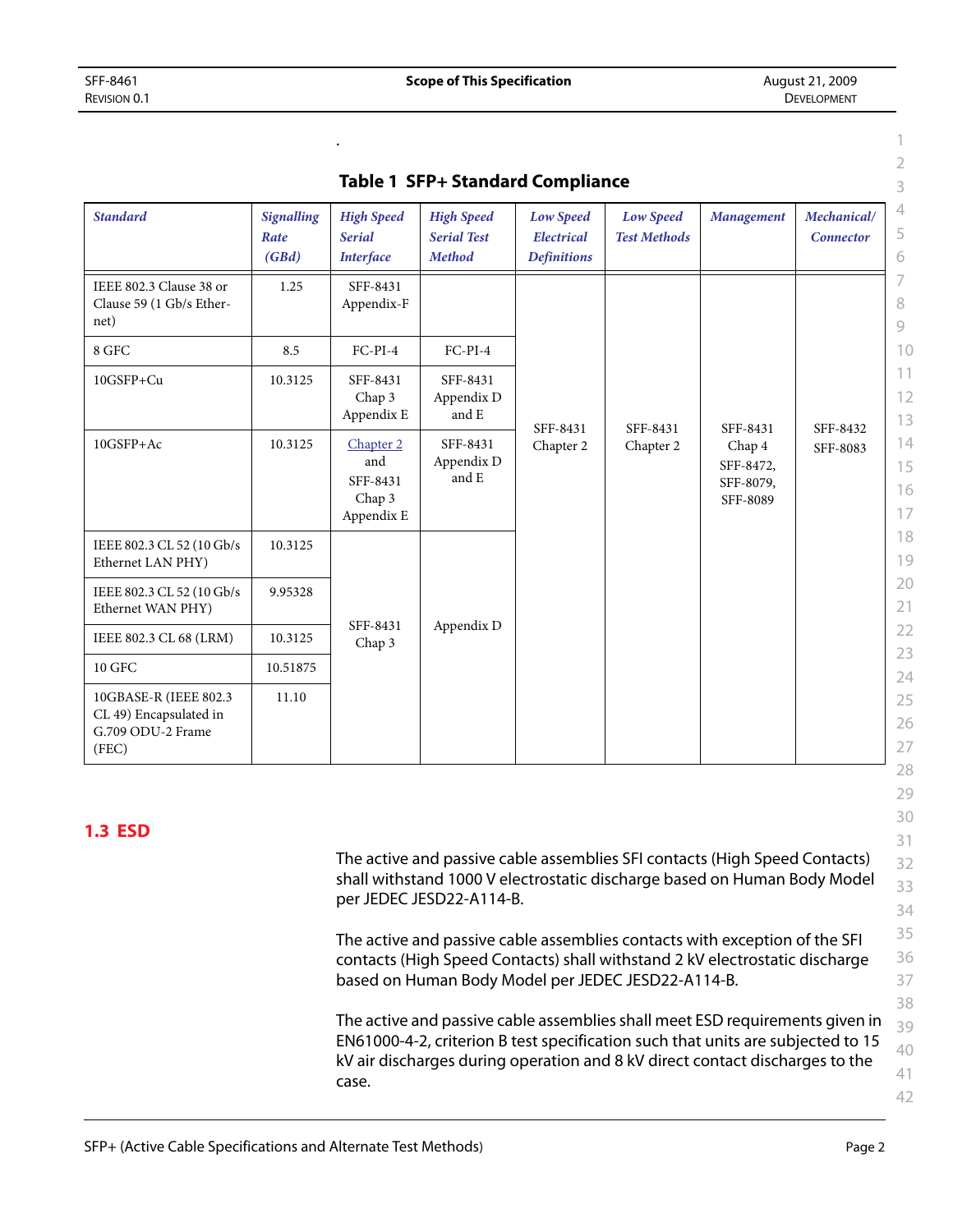## <span id="page-11-0"></span>CHAPTER 2 ACTIVE CABLING SPECIFICATIONS

#### <span id="page-11-1"></span>**2.1 INTRODUCTION**

High speed cabling specifications are based on SFI signalling as defined in SFF-8431 supporting either a limiting or linear host. Active cable assemblies may be used to provide operation over longer or thinner cables than achievable with direct attach copper assemblies. This section defines electrical specification and compliance testing methodology for such assemblies.

#### <span id="page-11-2"></span>**2.2 CABLE APPLICATIONS REFERENCE MODEL**

A compliant active cable assembly is designated as 10GSFP+ACA and it can be identified by reading the memory map of SFF-8472.

The compliance points for SFP+ Active Cables(10GSFP+ACA) are the same as host compliance test points in 3.3.1 and the module compliance test points in 3.3.2 of SFF-8431.

21 22 All SFI test equipment must have 50 Ohms single ended impedance on all test ports.

Tx\_Disable contacts in the module for cable assembly with active transmitter shall enable or disable the transmitter. For a passive assembly it shall be pulled to VccT with a 4.7 kΩ to 10 kΩ. The RX LOS contact in the module for a cable assembly with active receiver shall be connected to the receiver IC loss of signal. A passive cable assembly RX\_LOS contact shall be pulled low in the module. Direct connection of RX\_LOS to VeeR is allowed for a cable assembly with passive receiver.

This specification does not assume transmit pre-emphasis beyond the level defined in SFF-8431.

**Warning: 10GSFP+Cu can only be used on systems with common grounds. Connecting systems with different ground potential with SFP+ direct attach cable results in a short and may cause damage.**

#### <span id="page-11-3"></span>**2.3 10GSFP+AC DIRECT ATTACH CONSTRUCTION**

10GSFP+ACA SFP+ active cable assemblies could be copper or optical, providing either a linear or a limiting output. While particular implementations

40 41 42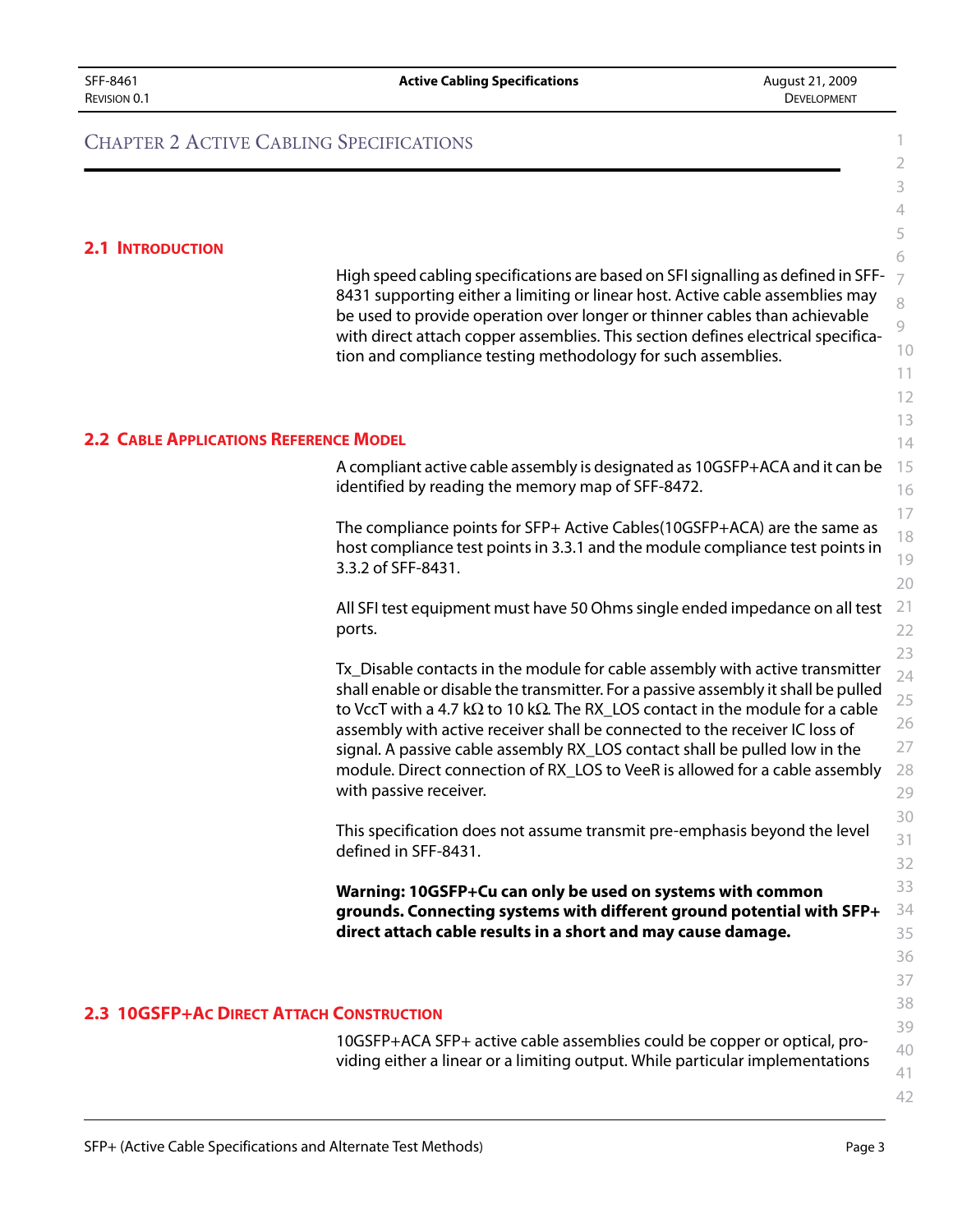are not specified by this standard, it is expected that SFP+ Active Cables operate with either linear or limiting hosts as defined in section X.2.

An example of active cable assembly with active transmitter is shown in [Figure](#page-12-1)  [1.](#page-12-1) The cable assembly shown has an active transmitter and active receiver. Other implementation possible are active-passive and passive-active. The cable assembly shall incorporate DC blocking capacitors with at least 4.3 V rating between any signal commissioning IC and the SFP+ edge card con-

nector<sup>1</sup>. The DC blocking capacitor shall have high pass pole of between 20 kHz and 100 kHz. For a copper cable assembly, the drain wire is connected to VeeT and to VeeR and the cable shield directly connects the module A and B cases.



<span id="page-12-1"></span>**Figure 1 10GSFP+ACA Direct Attach Block Diagram**

## <span id="page-12-0"></span>**2.4 SFP+ ACTIVE CABLE HIGH-SPEED ELECTRICAL SPECIFICATION**

This section defines the high-speed electrical specification for implementations with limiting or linear outputs. Active Cables designed to operate with limiting hosts are broadly defined as Type I, while Active Cables designed to

1. SFP+ edge card connector contacts are defined in SFF-8431.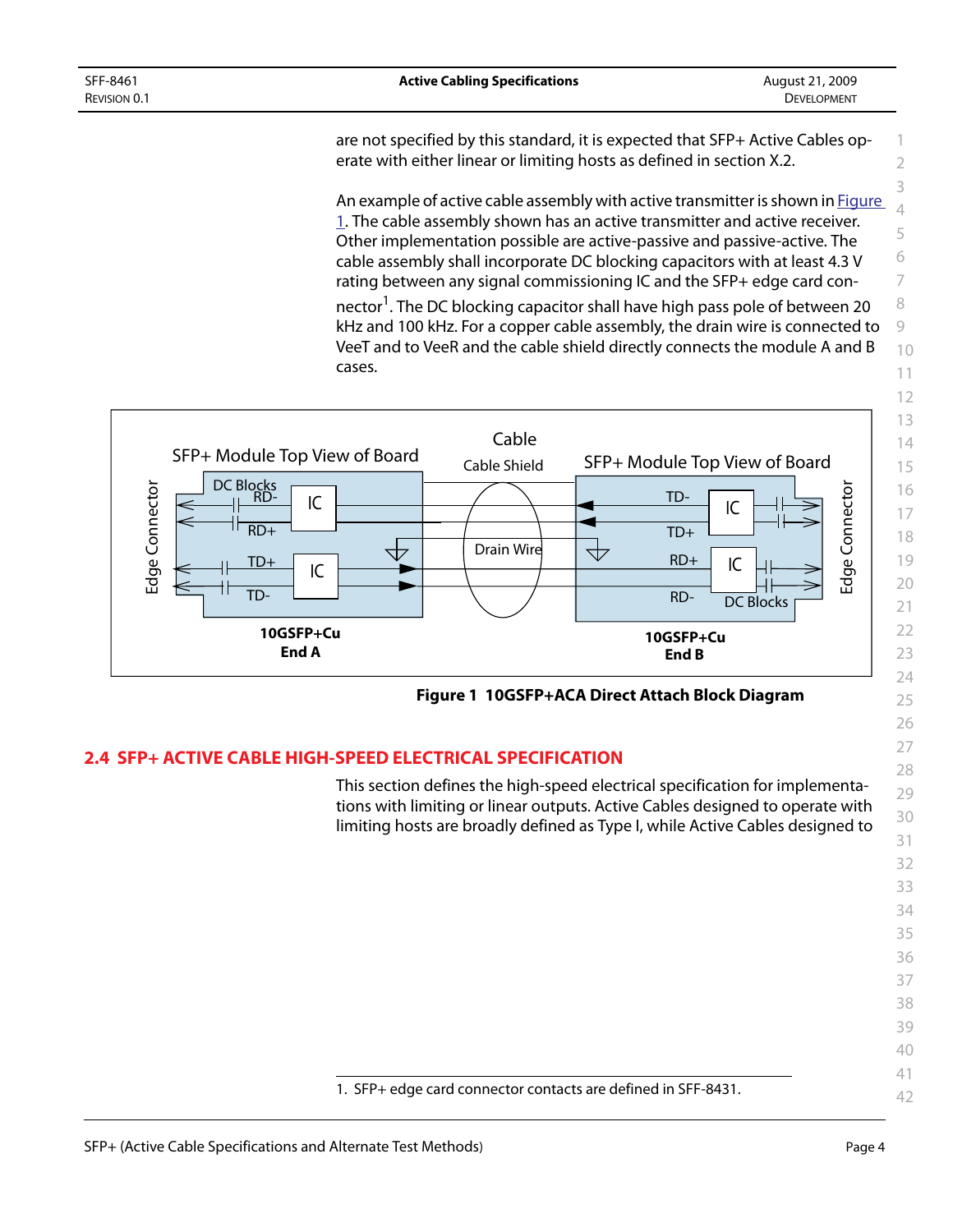

operate with linear Hosts are broadly defined as Type II. The test setup for both



## <span id="page-13-0"></span>**2.5 SFP+ ACTIVE CABLES TYPE I (FOR OPERATION WITH A LIMITING HOST)**

<span id="page-13-2"></span>SFP+ Active Cable's Type I are assemblies that operate with the SFP+ limiting hosts defined in Chapter 3 of SFF-8431. Specifically, the active cable input must satisfy the SFP+ module transmitter input specifications at B' in Table 16 of SFF-8431 and tolerance specifications at B" in Table 17 of SFF-8431. The active cable output must satisfy the *SFP+ Limiting Module Receiver Output Electrical Specifications at C' in Table 18 of SFF-8431*and the *SFP+ Limiting Module Receiver Output Jitter and Eye Mask Specifications* Table 19 of SFF-8431. These output specifications must be met with worst case input allowed by Table 16 and Table 17 of SFF-8431.

#### <span id="page-13-1"></span>**2.6 SFP+ ACTIVE CABLES TYPE II**

SFP+ Active Cables Type II are cables that operate with the linear hosts defined in Chapter 3 of SFF-8431. To ensure this, SFP+ Active Cables Type II must comply with the following specifications. The active cable input must satisfy the SFP+ module transmitter input specifications at B' in Table 16 of SFF-8431

```
6
7
8
9
10
11
12
13
14
15
16
17
18
19
20
21
22
23
24
25
26
27
28
29
30
31
32
33
34
35
36
37
38
39
40
41
42
```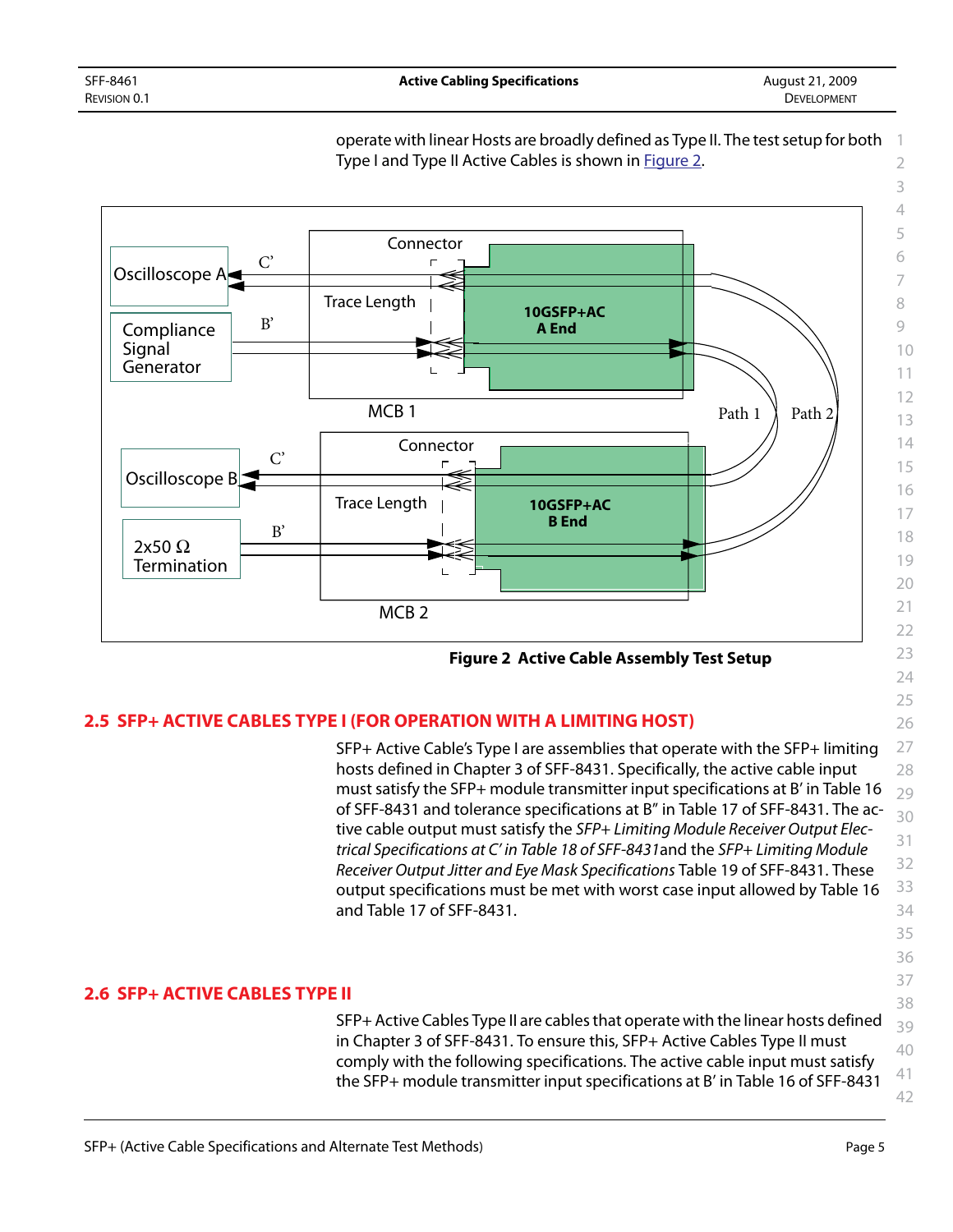and tolerance specifications at B" in Table 17 of SFF-8431. The output at C' of Active Cables Type II must satisfy the requirements of Table 18 of SFF-8431. In addition, it must meet the specifications in Table 2.

## <span id="page-14-0"></span>**Table 2 Active Cable Type II Output Specifications at C'**

<span id="page-14-1"></span>

| Parameters - C'                                                                                                                                                                                                                                                                         | Symbol     | <b>Conditions</b>           | RN               |            |              | 6              |
|-----------------------------------------------------------------------------------------------------------------------------------------------------------------------------------------------------------------------------------------------------------------------------------------|------------|-----------------------------|------------------|------------|--------------|----------------|
|                                                                                                                                                                                                                                                                                         |            |                             | $\boldsymbol{m}$ | b          | <b>RNmax</b> |                |
| Relative Noise with post-cursor stressor                                                                                                                                                                                                                                                | <b>RN</b>  | See 1 and D14.1 in SFF-8431 | $-0.01$          | 0.12       | 0.083        | 8<br>9         |
| Parameters - C'                                                                                                                                                                                                                                                                         | Symbol     | <b>Conditions</b>           | Min              | <b>Max</b> | Unit         | 10             |
| Waveform Distortion Penalty                                                                                                                                                                                                                                                             | <b>WDP</b> | See 2 and 3                 |                  | 10         | $dB$ e       | 11<br>12       |
| Differential Voltage Modulation Amplitude For LRM                                                                                                                                                                                                                                       | <b>VMA</b> | See D.7 in SFF-8431         | 180              | 600        | mV           | 13<br>14       |
| Differential peak to peak voltage                                                                                                                                                                                                                                                       | Vpk-pk     | See D.14.3 in SFF-8431      |                  | 600        | mV           | 15             |
| 1. Maximum rms RN values are given by the following equation: $RN \leq min[(m*WDP + b), RNmax]$ .<br>2. Defined with reference receiver with 14 T/2 spaced FFE taps and 5 T spaced DFE taps.<br>3. Worst-case input allowed by the specifications in Table 16 and Table 17 of SFF-8431. |            |                             |                  |            |              | 16<br>17<br>10 |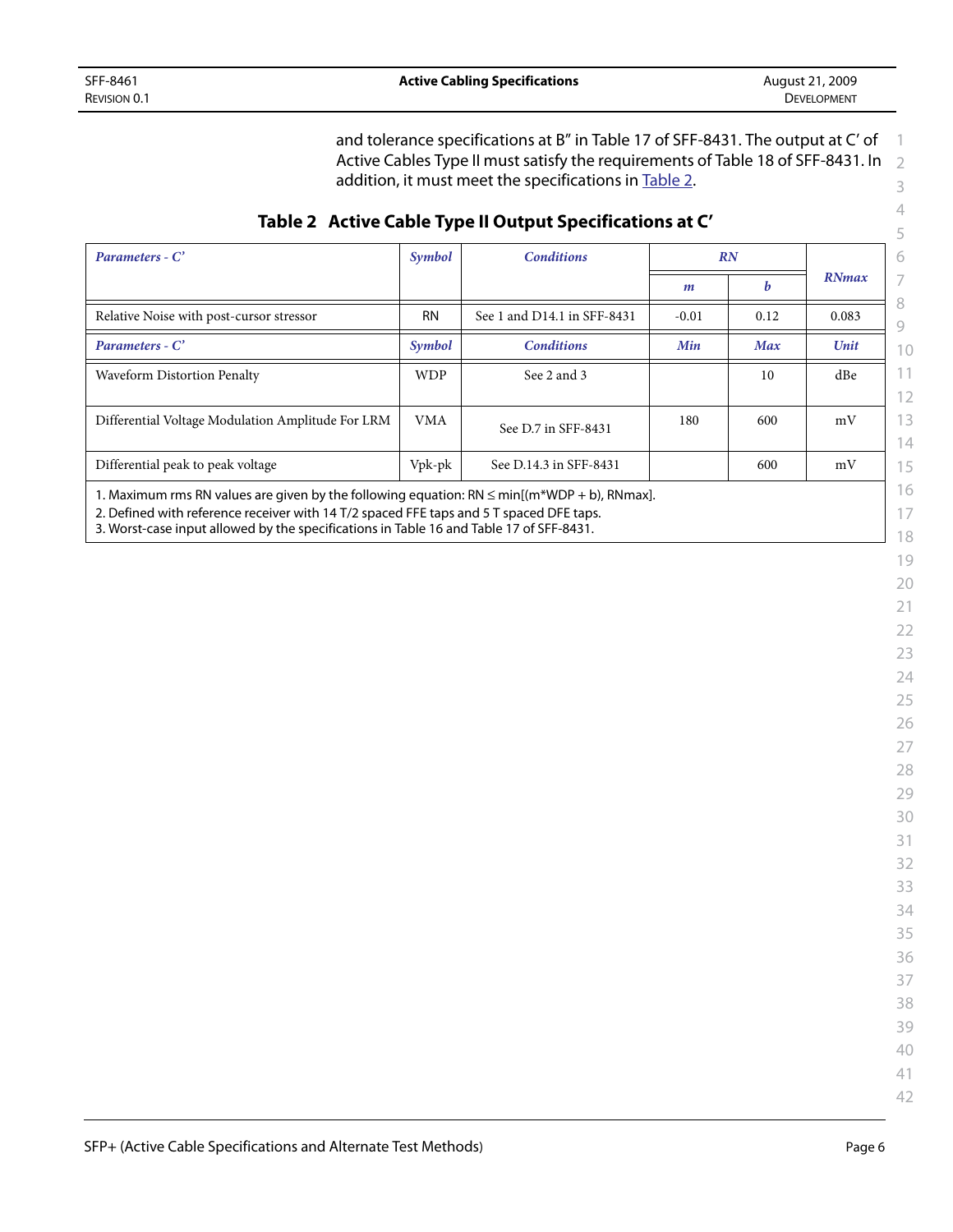## <span id="page-15-0"></span>CHAPTER 3 S-PARAMETERS TEST METHOD FOR 10GSFP+CU

 S-Parameters test method is an alternate method of calculating 10GSFP+Cu cable parameters for passive cable assembly. The advantage of the S-parameters method is that it can give consistent results without requiring extensive adjustment to the SerDes driver. This method gives equivalent result to direct measurement of cable dWDP, VMA loss, and VCR per definition of SFF-8431 Appendix E.4.

#### <span id="page-15-1"></span>**3.1 S-PARAMETERS TEST METHOD PROCEDURE**

 In order to calculate the cable parameters as defined in SFF-8431 table 37, following test procedure is required:

- Measure S-parameters for MCB-HCB from point B" to B, see [3.1.1](#page-15-2)
- • Measure the s4p for through S-parameters for cable end 1 to cable end 2, see [3.1.2](#page-16-0)
- Measure the s4p for crosstalk S-parameters for cable end under test, see [3.1.3](#page-17-0)

S-Parameter Test Method Matlab code, [Appendix A,](#page-19-1) reads the three S-parameters s4p files in order to calculate the cable parameters dWDP, VMA loss, and VCR.

#### <span id="page-15-2"></span>**3.1.1 MCB-HCB S-PARAMETERS MEASUREMENT**

The 4-ports S-parameters for the MCB-HCB response from B" to B is measured with a Vector Network Analyzer, see **Figure 3**. The MCB-HCB 4-ports S-parame-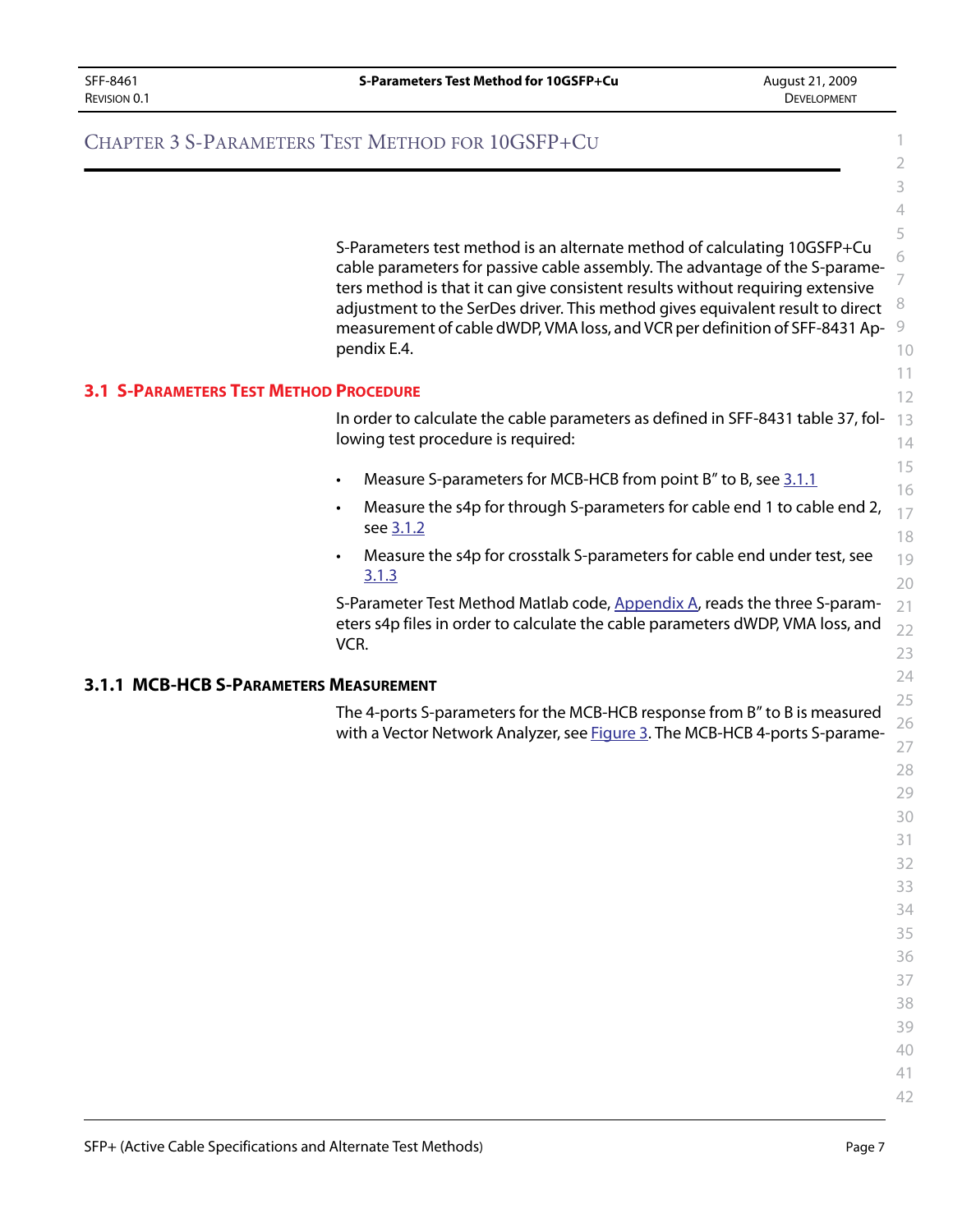

ters are used for S-Parameter Test Method Matlab code calibration, see [Ap](#page-19-1)[pendix A.](#page-19-1)

**Figure 3 MCB-HCB S-parameters Test Setup**

## <span id="page-16-0"></span>**3.1.2 CABLE S-PARAMETERS THROUGH MEASUREMENT**

<span id="page-16-1"></span>Cable S-Parameters through Measurement setup is shown in **Figure 4**. The through measurement setup shown is for cable end B to cable end A with the response measured B' to C'. The procedure is then repeated to measure cable through response from end A to end B.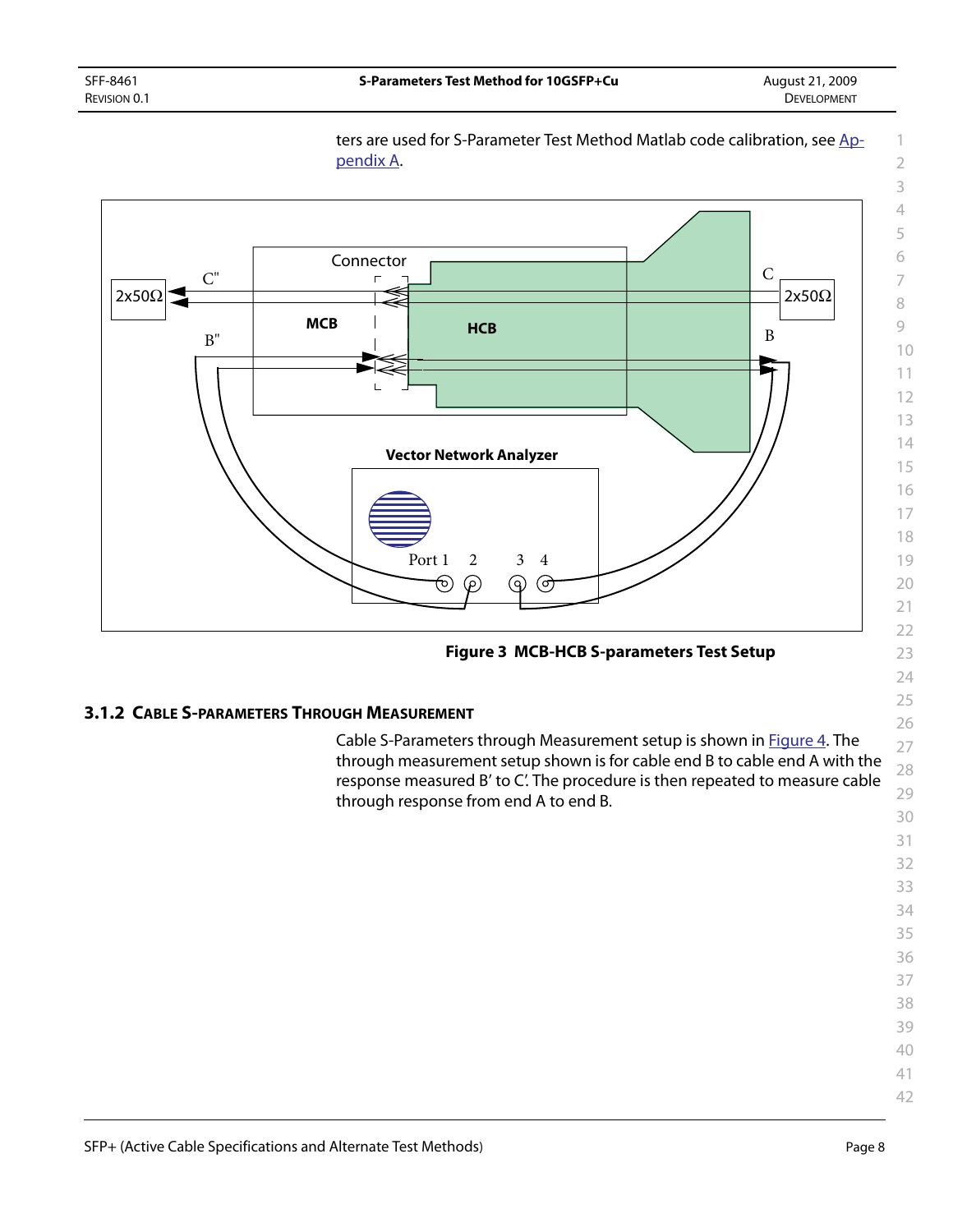

**Figure 4 Cable S-Parameters Through Test Setup**

## <span id="page-17-0"></span>**3.1.3 CABLE S-PARAMETERS CROSSTALK MEASUREMENT**

.

<span id="page-17-1"></span>Cable S-parameters crosstalk measurements setup is shown in [Figure 5](#page-18-0). The crosstalk measurement setup shown is for the cable end B measured from B' to C'. The procedure is then repeated to measure cable crosstalk for the other end.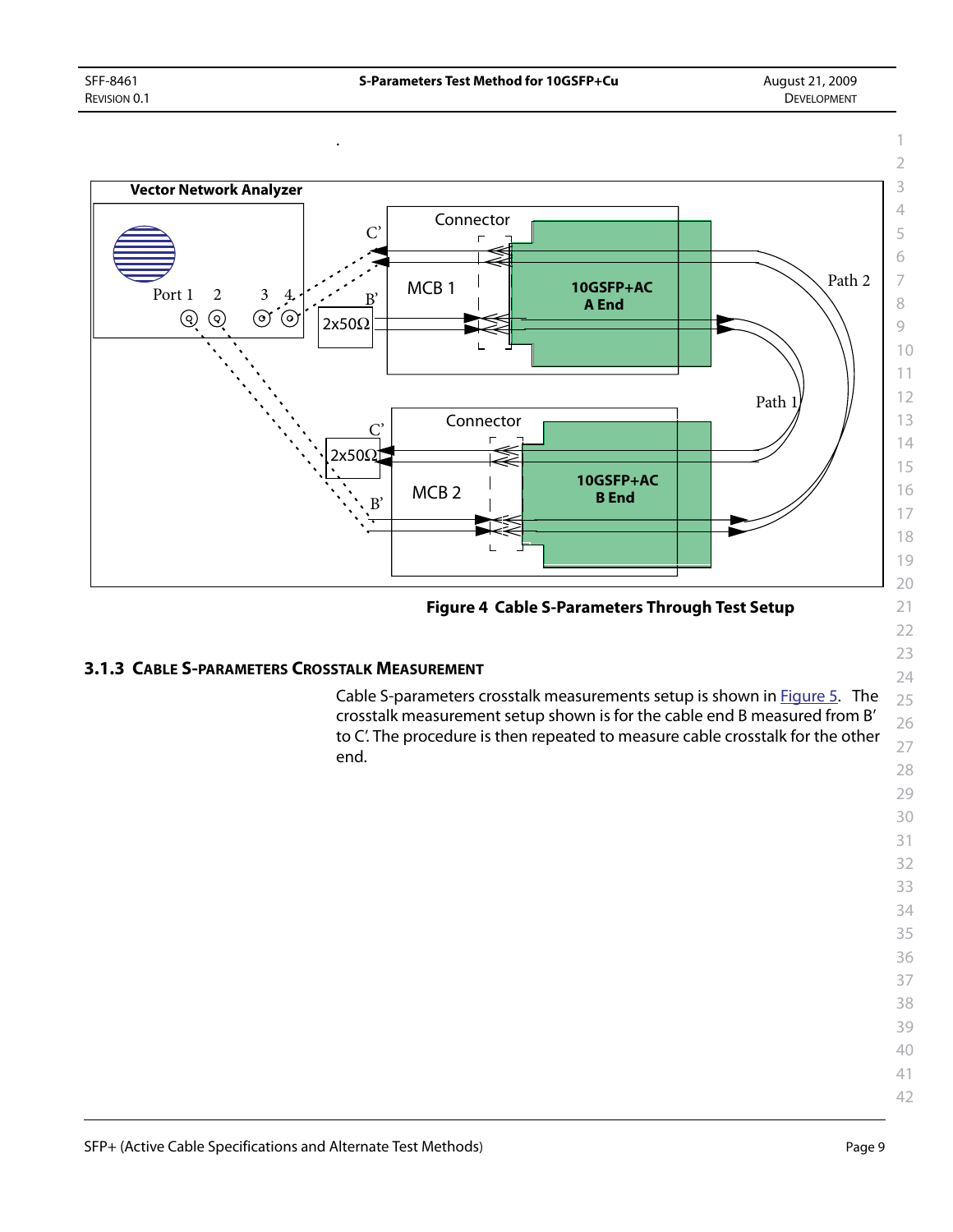.



<span id="page-18-0"></span>**Figure 5 Cable S-Parameters Crosstalk Measurement**